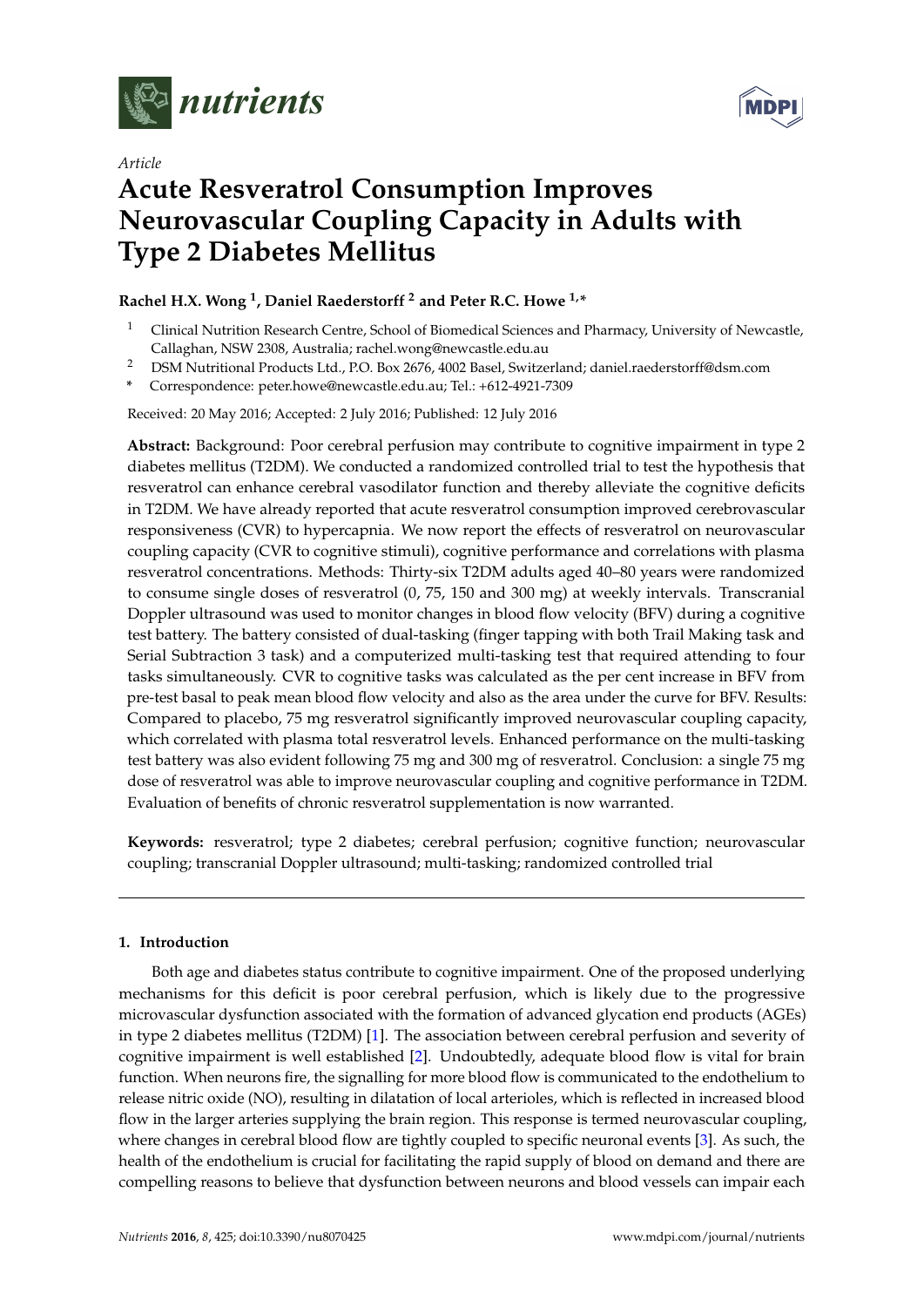other. In T2DM, AGEs can trigger overexcitation of microglia in the CNS, causing neuronal damage. Together with age-related cell senesce, AGEs can also increase the influx of inflammatory cytokines and proliferation of smooth muscle cells, resulting in arterial stiffness and impairment of NO-mediated vasodilatation [\[4,](#page-8-3)[5\]](#page-8-4). Short-term deprivation of blood during neuronal activation may result in poor cognitive performance. Moreover, chronic hypoperfusion could result in a more extensive irreversible damage to the network of brain cells, making it difficult to achieve optimal cognitive function.

Transcranial Doppler (TCD) ultrasound monitoring of blood flow velocity (BFV) in the middle cerebral artery (MCA) has shown that the cerebral hypoperfusion in T2DM adults is attributable to global intracranial stenosis. Under basal conditions, this is characterized by reduced cerebral blood flow velocity and increased pulsatility index (a measure of intracranial vessel stiffness) [\[6,](#page-8-5)[7\]](#page-8-6). In response to a physiological stimulus (viz. hypercapnia), T2DM adults have impaired cerebral vasodilatation [\[8\]](#page-8-7). Impaired cerebrovascular function is predictive of cerebrovascular events [\[9\]](#page-8-8). Neuroimaging further reveals deficits in specific hypercapnia-induced vasodilatory capacity in the parietal-occipital and cortical regions of T2DM adults compared with non-T2DM [\[7\]](#page-8-6). The lack of uniformity in cerebrovascular dysfunction may explain the particular profile of cognitive deficit that is implicated in T2DM [\[10\]](#page-8-9). Indeed, neurovascular coupling is compromised in T2DM when assessed by BOLD signal during stimulation of visual cortex, suggesting that performance on a mental task may be compromised should the particular brain region be under-perfused [\[11\]](#page-8-10). Hence, evaluating local brain region blood flow demands during mental activation rather than global vasodilatory responses such cerebrovascular responsiveness (CVR) to hypercapnia may provide a better insight to cognitive performance, where brain region activation is task dependent.

In a cross-sectional observation [\[8\]](#page-8-7), we found that T2DM adults have persistent microvascular dysfunction in the cerebral vessels and sub-clinical cognitive decline compared with their age-gender matched non-T2DM counterparts, despite proper metabolic control with current management strategies (i.e., oral hypoglycaemic medications). Importantly, cerebral perfusion during mental activation, measured by TCD, is reduced [\[8\]](#page-8-7). Executive and attentional function deficits are reported in the T2DM population where daily activities such as planning, decision-making, ability to modify goal-oriented behaviour to a novel situation and doing two things simultaneously are compromised [\[10](#page-8-9)[,12\]](#page-8-11). Notably, these activities rely heavily on attentional resources and attention is a known finite resource [\[13\]](#page-8-12). On this basis, T2DM adults may face increasing cognitive demand of doing two things at the same time (such as walking and talking) or exhibit difficulties switching attention between tasks [\[14](#page-9-0)[,15\]](#page-9-1). As such it has been proposed that assessing cognitive capacity in T2DM adults with normal cognition using complex tasks that require sharing of brain resources (i.e., dual-tasking) may be better suited for distinguishing performance or evaluating the effectiveness of intervention in a high-functioning cohort [\[10\]](#page-8-9). There are currently no studies reporting on the magnitude of cerebral perfusion during dual-type tasks in T2DM.

Evidence that certain *vasoactive* nutrients can boost cerebral blood flow and improve CVR to various stimuli is mounting [\[16–](#page-9-2)[18\]](#page-9-3). Resveratrol, a vasoactive ingredient present in red grapes, has shown to be most promising. We have previously shown that resveratrol can dose-dependently enhance vasodilatation acutely in overweight hypertensive adults, as measured by flow-mediated dilatation (FMD) of the brachial artery [\[19\]](#page-9-4). Furthermore, daily supplementation with 75 mg of resveratrol for six weeks resulted in a sustained enhancement of FMD in healthy older adults with age-related cognitive decline and endothelial dysfunction. A trend for improvement in an executive function task was also observed [\[20\]](#page-9-5). This led to our hypothesis that the enhancement of vasodilator function may improve cognitive performance [\[21\]](#page-9-6). However, improvements in vasodilator responsiveness may differ between the systemic and cerebral circulations, depending on the nature of the vasoactive mediator [\[17\]](#page-9-7). Therefore, it is important to identify the optimal resveratrol dose for enhancing cerebral perfusion, which may in turn influence cognitive performance in this population.

Recently, we reported that 75 mg and 300 mg of resveratrol were efficacious compared with 150 mg for improving CVR to hypercapnia in older adults with well-controlled T2DM [\[18\]](#page-9-3). In the same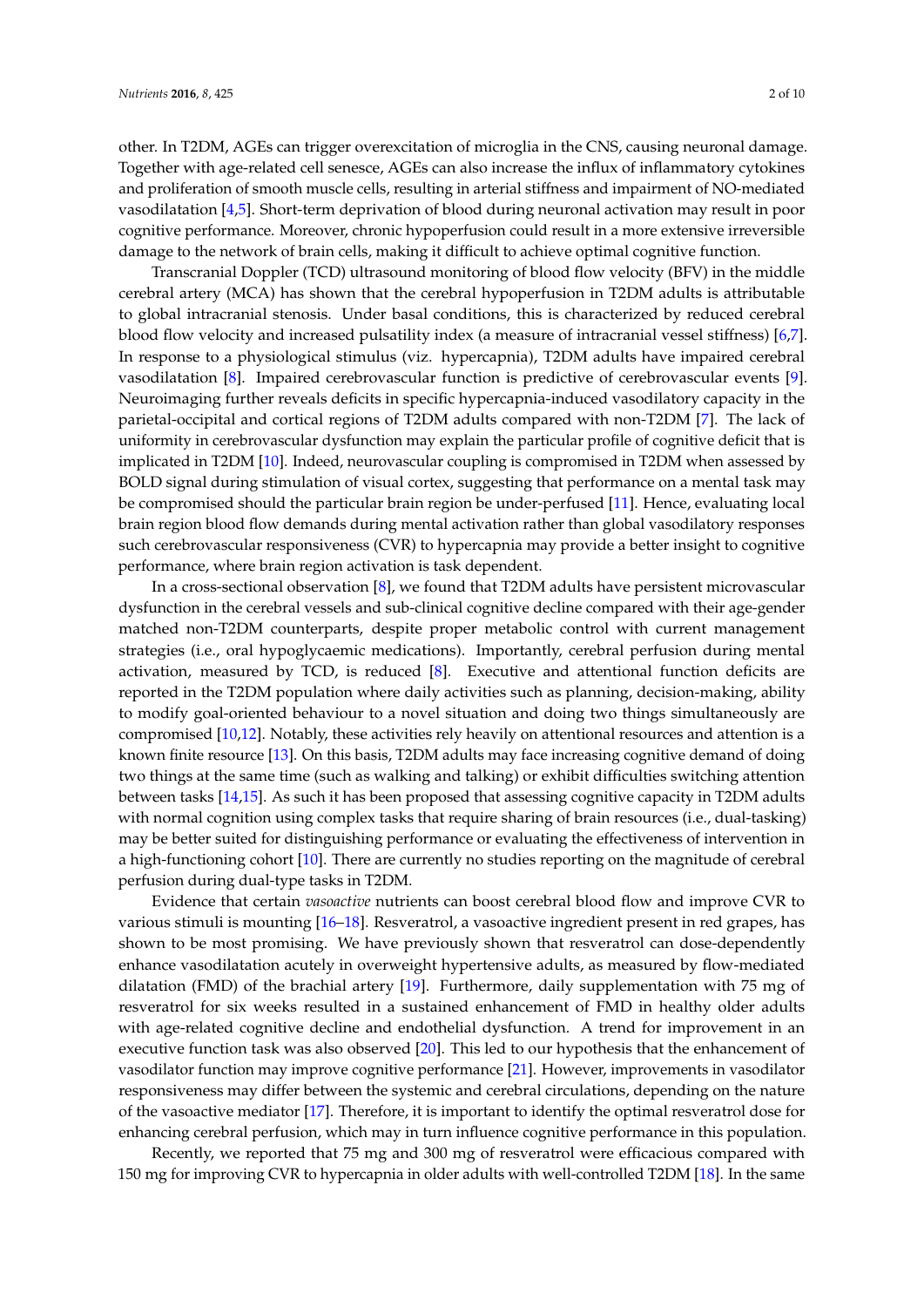study, we also aimed to evaluate the neurovascular coupling capacity and its influence on cognitive performance during dual and multi-task conditions following acute resveratrol consumption and the relationship to plasma total resveratrol levels. We now report these outcomes.

### **2. Materials and Methods**

An acute randomised, double-blind, placebo-controlled dietary intervention was undertaken at the University of Newcastle's Clinical Nutrition Research Centre. The study was approved by the University of Newcastle Human Research Ethics Committee, registered with the Australia and New Zealand Clinical Trials Registry (ACTRN12614000891628) and conducted according to the International Conference on Harmonisation guidelines for Good Clinical Practices. Adults aged 40 to 80 years with a diagnosis of T2DM were recruited from the Hunter region in Australia via radio and newspaper announcements. All participants provided written, informed consent prior to enrolment.

The screening protocol and method of randomization and masking for this study have been previously reported [\[18\]](#page-9-3). The four doses of resveratrol used in this study were 0, 75, 150 and 300 mg of synthetic trans-resveratrol (>99% purity, DSM Nutritional Products Ltd., Basel, Switzerland).

### *2.1. Schedule of Assessments*

Participants arrived at the research centre following a 2 h fast (no food/beverage, medication or supplement, except water). They were given a standard meal containing apple juice (with no added sugar) and a low-glycaemic index  $(GI = 54)$  muesli bar to consume within 10 mins along with their assigned dose of resveratrol to be taken with water. Following a 75 min wait, their CVR in the MCA to a battery of cognitive tasks using TCD commenced (see [\[22\]](#page-9-8) for a detailed description of this technique). Prior to the start of each cognitive test, a 30 s basal blood flow velocity was determined. CVR to each cognitive test using TCD was recorded. The cognitive test battery required participants to perform two or more tasks at the same time, thus requiring divided attention, which is closely matched to everyday activities. The rationale for the choice of cognitive tests has been previously reviewed [\[10\]](#page-8-9). Blood for analysis of plasma total resveratrol was obtained pre-supplementation and at the conclusion of the cognitive test battery (~120 min post-supplementation).

### 2.1.1. Computerised Multi-Tasking Test Battery

A computerized multi-tasking test battery (Purple Research Framework, UK) was then administered. Participants were presented with four tasks simultaneously on a computer screen to which they were instructed to attend and respond quickly to each task equally for 5 min. In one task window, participants scanned through a 4 x 4 matrix of single numbers and select the highest digits. Upon successful selection, a fresh matrix of numbers was presented. This task assesses visual scanning and attention. In another task of working memory, the participant had to memorise five randomly generated letters within 10 s. After the string of letters disappeared, a randomly generated letter was presented; the participants clicked "yes" if the letter was from the previously presented letters. In another task window, six rectangular bars rose at different rates. As soon as one of the red bars reached the top, a "warning sign" flashed. The participant then attended to the task by selecting the bars in numerical sequence. The task was repeated upon successful completion. This task served as a distractor to the other tasks. Points were deducted if the participant failed to attend to the task requirement. The fourth task window consisted of four coloured blocks (red, green, blue and yellow) and the name of a colour printed in incongruent ink. The participants were asked to click on the colour block that corresponded with the colour of the text, not the word. This Stroop colour–word task is an assessment of executive function.

Points were awarded for correctly responding to tasks and were negatively scored for mistakes made or failure to attend to a task within a randomly allocated time. Each task score was converted to percentage accuracy (i.e., the number of correct responses/a fixed number that was standardized for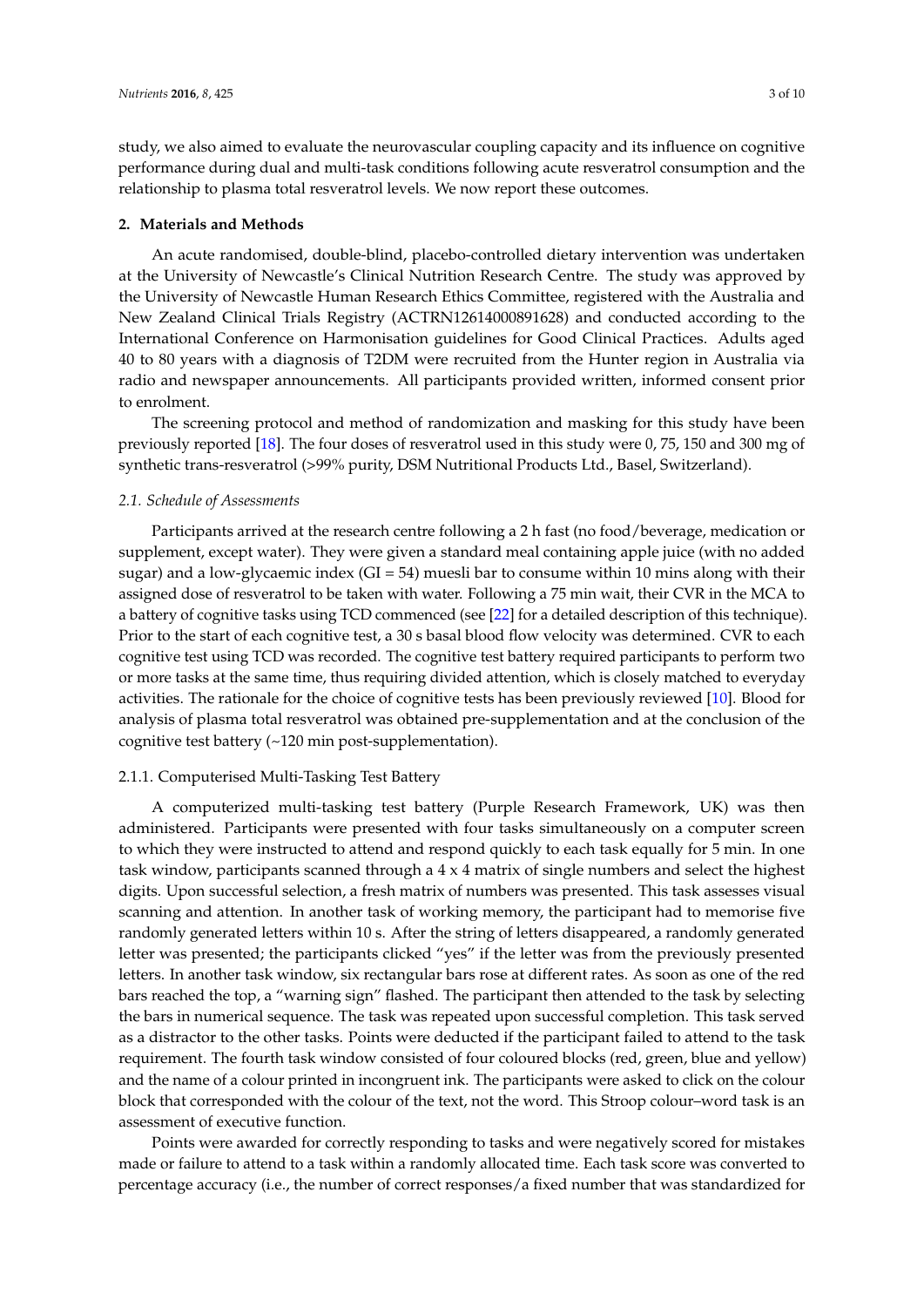every dose/visit, multiplied by 100). Performance on the computerized multi-tasking test battery was determined by averaging the percentage accuracy for the four tasks. This average was also divided by the average time taken to respond to each task on the multi-tasking test battery, giving a performance index. A higher value meant better performance.

### 2.1.2. Dual Tasking Test Battery

To increase the cognitive load and task complexity, participants were required to perform the finger tapping task on the keyboard while completing the Trial Making Task (TMT) and the Serial Subtraction 3 (SS3) task verbally each for 1 min. The participants first performed the tapping task with the index finger of the dominant hand and non-dominant hand as fast as they could for 1 min each. The tapping component served as a distractor and was used to determine the cognitive contributions arising from the dual-tasking component of the test battery. In the TMT, they were asked to say aloud alternating numbers and letters in ascending order (i.e., 1-A-2-B-3-C-4-D, etc.). The TMT assesses mental switching and the ability to ignore distractions and irrelevant information [\[23\]](#page-9-9). In the SS3, participants subtracted a series of threes from a random starting number. A different three digit starting number was given for each of the four intervention visits to minimize practice effects. Percentage accuracy in performance on the TMT and the SS3 was calculated by dividing the number of correct responses by a fixed number (e.g., 200 was the limit for SS3). Overall cognitive performance was taken as an average of the computerized multi-tasking test and dual-tasking tests.

### *2.2. Outcomes*

The primary outcome of this intervention trial, as documented in the clinical trial registration, was the acute effect of resveratrol consumption on the cerebrovascular response to a physiological stimulus, viz. hypercapnia, which has been reported previously [\[18\]](#page-9-3). We had sufficient information from previous trials to estimate statistical power for this outcome. We now report the effect of resveratrol consumption on neurovascular coupling capacity, a new outcome of equivalent importance, on plasma resveratrol levels (listed as a secondary outcome) and on measures of cognitive performance, which we regard as exploratory outcomes, as we had no previous indication that they would be modified acutely by resveratrol.

### 2.2.1. Analysis of Neurovascular Coupling Capacity

Increases of BFV in the MCA in response to cognitive stimuli are proxy measures of neurovascular coupling capacity; they reflect the extent of vasodilator capacity in downstream vascular beds during neuronal demand [\[24\]](#page-9-10). These CVR to cognitive stimuli are calculated using two methods. The first is the peak increase in mean BFV, expressed as a percentage of the mean BFV recorded under basal pre-test conditions. The second is the area under the curve (AUC), calculated by the trapezoidal method, for the change in mean BFV during the cognitive tasks, which had a defined duration. AUC during the tapping and oral TMT and tapping and oral SS3 were determined by subtracting the AUC during the tapping task only, thus compensating for any rise in BFV from a motor task that had little or no cognitive contribution. The overall CVR to cognitive tasks was determined as an average of the CVR to each task in the cognitive test battery.

### 2.2.2. Plasma Resveratrol Analysis

Total trans-resveratrol (sum of aglycone and conjugates) was measured in plasma derived from venous blood samples obtained before and after resveratrol consumption. Briefly, labelled internal standard was added to an aliquot of plasma and a β-glucuronidase digestion was performed before the liquid-liquid extraction. After centrifugation an aliquot of the organic phase was evaporated to dryness, re-dissolved in injection solvent and analysed on LC-MS/MS system on a C18 column. A log transformation was applied to the total trans-resveratrol levels for correlational analysis.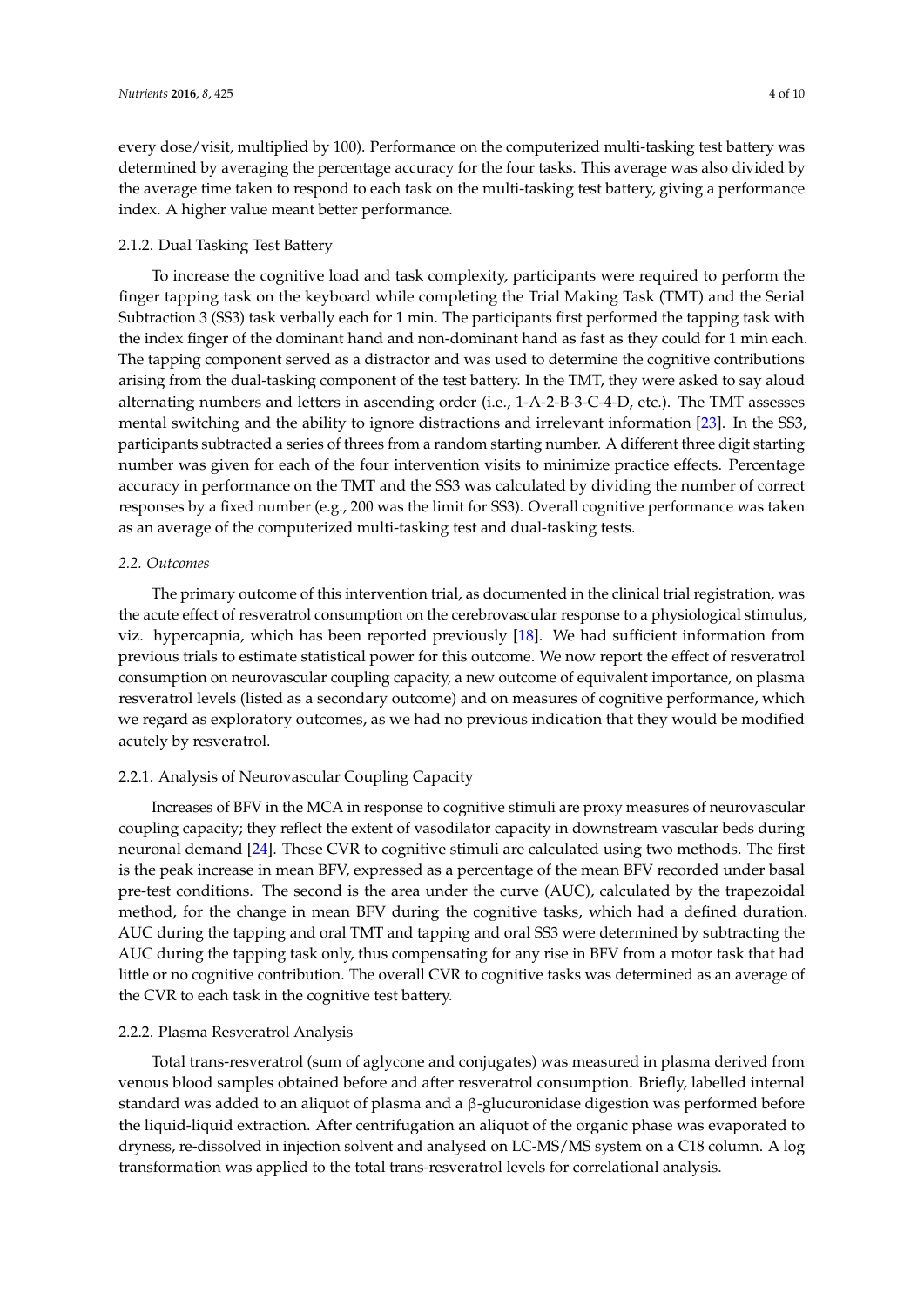A paired t-test was used to determine differences in bilateral MCA responses. If no statistical difference existed, both left and right MCA responses were averaged and used for analysis. Repeated measures ANOVA (IBM® SPSS® Version 21, New York, NY, USA) were performed on the CVR to cognitive stimuli, overall cognitive performance and plasma resveratrol concentrations to determine the significance of differences between each dose of resveratrol. Linear regression was also used to determine whether changes in log of plasma resveratrol concentrations were related to changes in *Nutrients* **2016**, *8*, 425 5 of 10 CVR to cognitive stimuli and overall cognitive performance. False discovery rate was applied to correct for multiple comparisons (significance level was set at  $P = 0.038$ ). All results are presented as mean  $\pm$  SEM.  $r_{\text{min}}$  comparisons (significance lever was set at  $r = 0.036$ ). All results are pro  $t$ mificances between each dose of  $r$ 

#### **3. Results**  $\mathbf S$

Thirty-eight participants with T2DM met the selection criteria and were enrolled in the study. Two withdrew their consent to participate before the first intervention visit; 36 participants (26 men and 10 postmenopausal women) completed the study. Their baseline/screening characteristics were **3. Results** detailed in our previous report [\[18\]](#page-9-3). They had an average age of 68.5 years and average BMI of 30.3 kg/m<sup>2</sup>. Eight were using diet and exercise alone to manage their T2DM, while the remainder took oral hypoglycaemic agents; HbA1c averaged 6.7%, indicating that their diabetes was well controlled. Their scores on the Australian version of the Modified Mini Mental State Examination (3MS) were within normal limits. The agents of the indicating that the indicating that the indicating that the indication of the indication of the indication of the indication of the indication of the indication of the indication of and 10 postmer complete the study women to manage them 120 m/m the the female

# 3.1. Neurovascular Coupling Capacity

The overall CVR to the dual and multi-tasking test batteries recorded at each visit is shown in Figure [1.](#page-4-0) The responses to cognitive testing did not differ statistically between left and right MCA and were therefore averaged. Compared with placebo (0 mg), the 75 mg dose of resveratrol elicited a 35% greater increase in BFV during the dual and multi-tasking test batteries ( $P = 0.019$ ). This improvement was confirmed in the AUC analysis of BFV responses during the task (25% increase,  $P = 0.025$ ), which correlated with the within-individual per cent increases in BFV to the test battery ( $r = 0.213$ ,  $P = 0.017$ ), indicating agreement between the two methods of analysis. a 35% and be<sup>r</sup>y during the dual and multi-tasking test batteries (*P =* 0.019). This imp

<span id="page-4-0"></span>

**Figure 1.** Overall cerebrovascular responsiveness to dual and multi‐tasking test batteries for placebo **Figure 1.** Overall cerebrovascular responsiveness to dual and multi-tasking test batteries for placebo and three resveratrol doses: (**Top**) the percentage increase in mean blood flow velocity (BFV) from and three resveratrol doses: (**Top**) the percentage increase in mean blood flow velocity (BFV) from basal velocity; and (**bottom**) area under the curve (AUC) of the BFV responses to tests. Data are mean basal velocity; and (**bottom**) area under the curve (AUC) of the BFV responses to tests. Data are mean  $\pm$  SEM.  $*$   $P$  < 0.038 compared to placebo.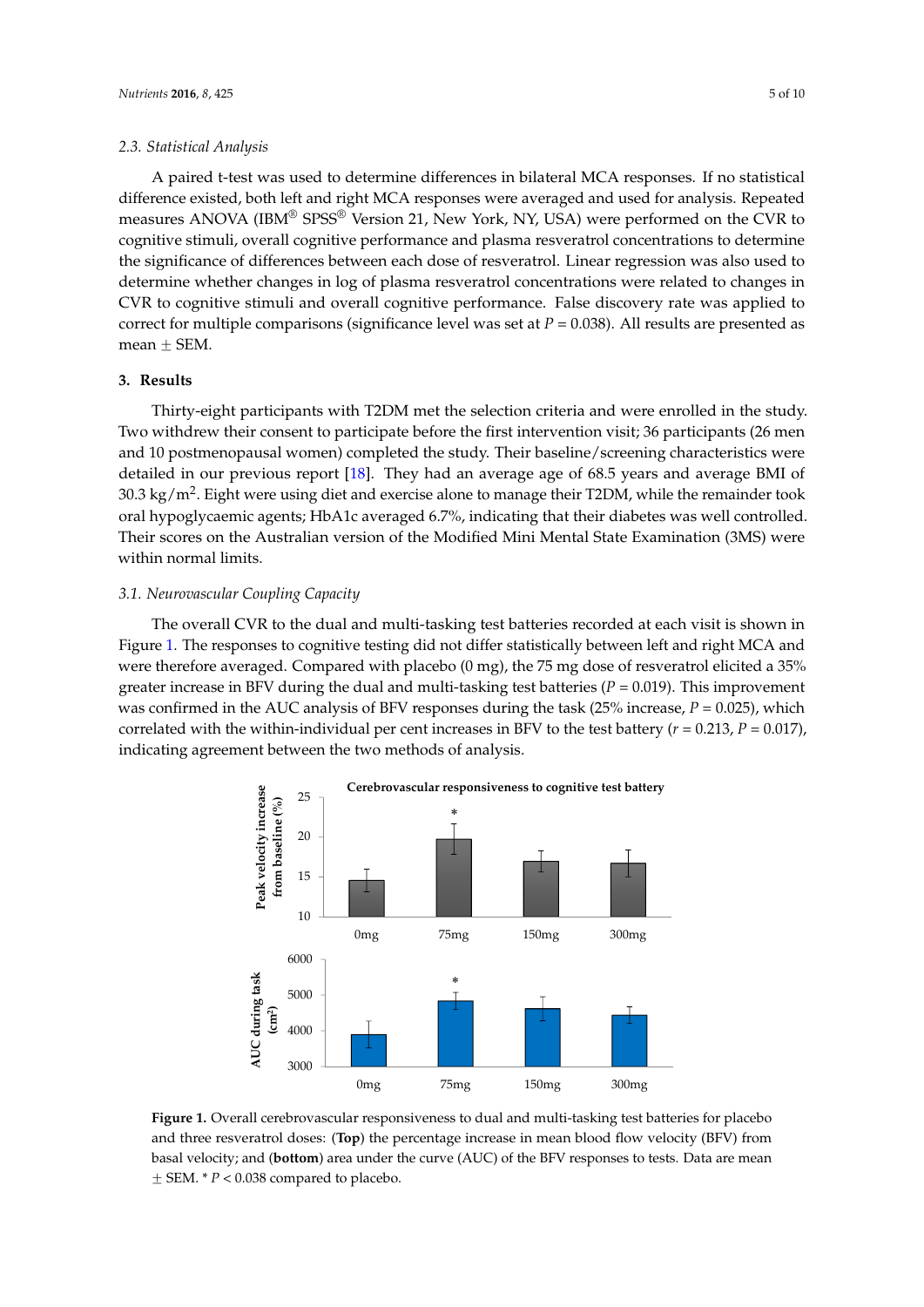#### *3.2. Task Performance*  $t^2$  The Parlomance changes to each of the cognitive tests and the overall condition  $\mathcal{L}_{\mathcal{A}}$

Table 1 details the overall accuracy of performance to the dual and multi-tasking test battery and the accuracy for individual tasks. Compared with placebo, there were no significant treatment changes to each of the cognitive tests and the overall cognitive performance. However, there was a trend towards an improvement on the tapping + SS3 task following resveratrol consumption compared with placebo (75 mg:  $3.1\% \pm 1.6\%$ , *P* = 0.058; 150 mg:  $1.0\% \pm 1.4\%$ , *P* = 0.498; 300 mg:  $2.7 \pm 1.4$ , *P* = 0.055). Despite similar scores on the accuracy of performance in the computerized multitasking test battery, the average time taken to respond to each task in the multi-tasking battery was lower following a single dose of resveratrol. Hence, the performance index (accuracy/time) on the computerized multi-tasking test battery was significantly enhanced by both 75 mg and 300 mg doses of resveratrol compared to placebo (75 mg: 0.50  $\pm$  0.09,  $P$  < 0.001; 150 mg: 0.00  $\pm$  0.03,  $P$  = 0.975; 300 mg: 0.55  $\pm$  0.08,  $P$  <0.001).

<span id="page-5-0"></span>**Table 1.** Overall cognitive performance is calculated as the average percentage accuracy from dual tasking and computerized multi-tasking test battery. The performance index to the computerized multi-tasking test battery is determined by the ratio of the accuracy and response time taken for each task in the multi-tasking battery, where a higher value equates to better performance. Data are shown<br> **PERFORMAN 2001** as mean  $\pm$  SEM.  $*$   $P < 0.001$  compared to placebo.

| Dose                | Overall<br>Cognitive<br>Performance | Tapping +<br><b>Oral TMT</b> | Tapping +<br>SS <sub>3</sub> | Computerised<br>Multi-Tasking<br><b>Test Battery</b> | <b>Average Response Time</b><br>for Each Multi-Tasking<br>Task (sec) | Performance Index<br>(% Accuracy:<br><b>Response Time)</b> |
|---------------------|-------------------------------------|------------------------------|------------------------------|------------------------------------------------------|----------------------------------------------------------------------|------------------------------------------------------------|
| 0 <sub>mg</sub>     | $40.8 \pm 1.8$                      | $44.3 \pm 3.2$               | $23.8 + 2.4$                 | $54.5 + 2.2$                                         | $9.7 + 1.8$                                                          | $0.42 + 0.4$                                               |
| 75 mg               | $42.5 + 1.4$                        | $42.6 + 2.7$                 | $26.9 + 2.2$                 | $55.0 \pm 2.7$                                       | $7.3 + 0.6$                                                          | $0.92 \pm 0.9*$                                            |
| $150 \text{ mg}$    | $42.5 \pm 1.8$                      | $45.3 \pm 3.2$               | $24.8 + 2.2$                 | $55.9 \pm 3.2$                                       | $8.8 \pm 1.4$                                                        | $0.42 + 0.4$                                               |
| $300 \,\mathrm{mg}$ | $42.8 + 1.7$                        | $45.7 + 3.1$                 | $26.5 + 2.2$                 | $55.7 + 1.7$                                         | $6.7 + 0.4$                                                          | $0.97 + 0.8*$                                              |

# *3.3. Plasma Resveratrol Concentrations 3.3. Plasma Resveratrol Concentrations*

No trans-resveratrol was detected in the pre-supplement blood samples across all doses, No trans‐resveratrol was detected in the pre‐supplement blood samples across all doses, confirming no carryover effects from the previous treatment dose. Plasma concentrations of total trans-resveratrol following 0 (placebo), 75, 150 and 300 mg were 0 ng/mL, 351  $\pm$  43 ng/mL,  $688 \pm 84$  ng/mL and  $1241 \pm 147$  ng/mL, respectively. As expected, there was a significant dose–response relationship ( $r = 0.661$ ,  $P < 0.001$ ). Plasma resveratrol concentrations were also significantly different between resveratrol doses (See Figure [2\)](#page-5-1).

<span id="page-5-1"></span>

**Figure 2.** Changes in total plasma resveratrol concentrations with each dose of resveratrol compared **Figure 2.** Changes in total plasma resveratrol concentrations with each dose of resveratrol compared to placebo. Data are mean  $\pm$  SEM.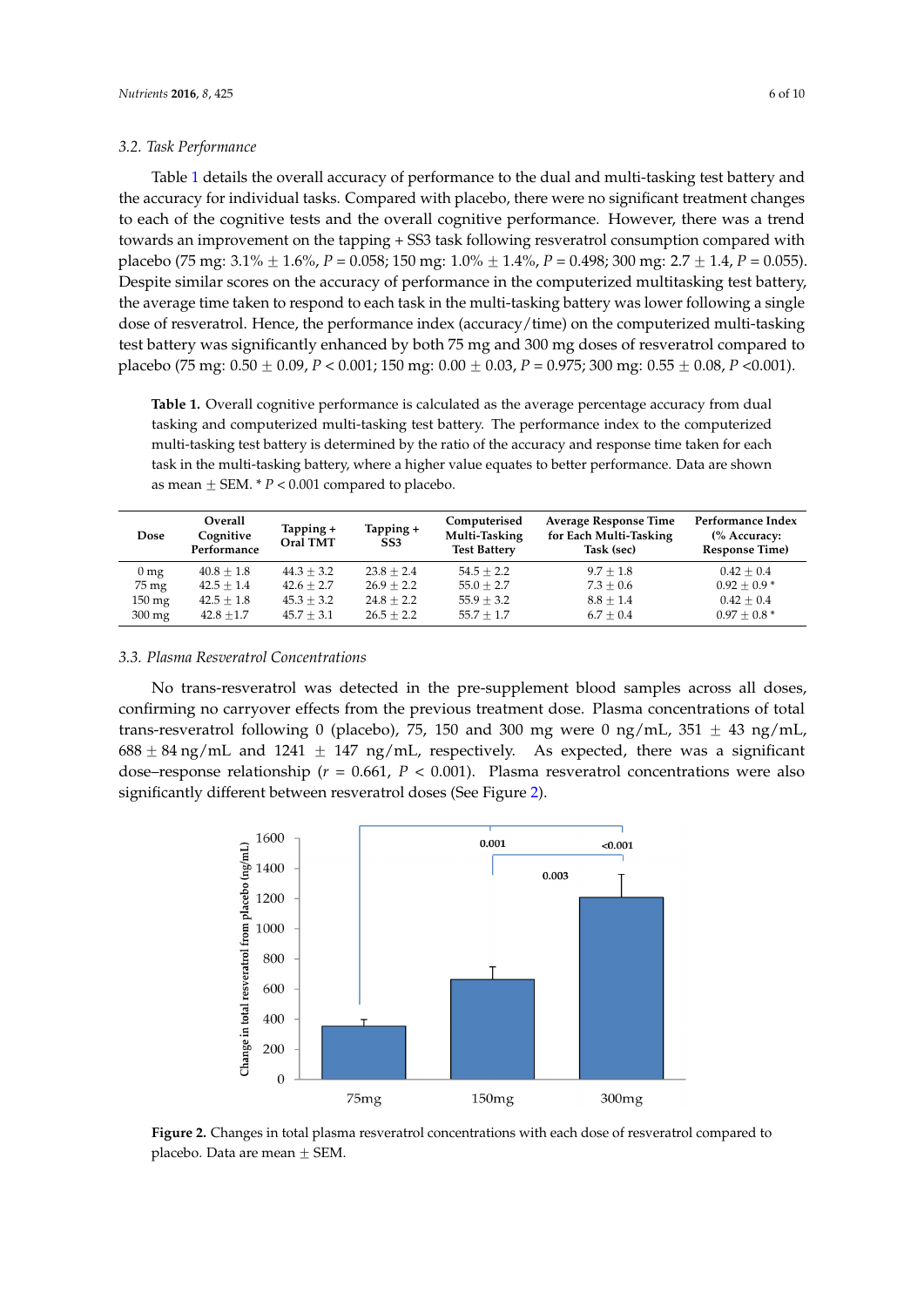### *3.4. Correlations between Log Plasma Total Resveratrol Levels and Outcome Measures*

We have previously reported the effect of resveratrol doses on CVR to hypercapnia in this study [\[18\]](#page-9-3). Changes in log plasma total resveratrol concentration correlated with changes in CVR to hypercapnia in the MCA (*r* = 0.296, *P* = 0.001) but not with CVR to hypercapnia in the posterior cerebral artery (*r* = 0.210; *P* = 0.081).

Changes in log plasma total resveratrol levels correlated with CVR (AUC) to the cognitive test battery (AUC analysis:  $r = 0.223$ ,  $P = 0.011$ ; per cent increase in mean blood flow velocity analysis: *r* = 0.114, *P* = 0.200) but not with overall cognitive performance (*r* = 0.026, *P* = 0.759).

### **4. Discussion**

One of the aims of this study was to determine whether a single dose of resveratrol could enhance neurovascular coupling capacity in adults with T2DM. We report that the lowest resveratrol dose of 75 mg used in the study was optimal for enhancing CVR to selected cognitive stimuli, which also correlated with the increase in plasma resveratrol concentration. This is in line with our previous finding that the 75 mg and 300 mg resveratrol doses were able to enhance CVR to hypercapnia in this population [\[18\]](#page-9-3). We also investigated whether the increase in neurovascular coupling capacity would influence cognitive performance acutely. While there was no significant change in overall cognitive performance, a performance index on the computerized multi-tasking test battery (ratio of accuracy to response time) was improved by both 75 mg and 300 mg of resveratrol.

Kennedy et al. previously showed a dose dependent increase in cerebral blood flow during task performance in healthy young adults following 250 mg and 500 mg of resveratrol [\[16\]](#page-9-2). Our findings indicated that the 75 mg resveratrol dose was more efficacious in enhancing cerebral perfusion during mental task performance of T2DM adults than the highest dose of 300 mg used. In our study, the test battery commenced 75 mins after consumption of resveratrol and lasted until 120 min. In contrast, the cognitive test battery in Kennedy's study commenced 45 min post supplementation and lasted for 40 min. While their 500 mg resveratrol dose gave significantly greater responses than placebo at each 5 min epoch, the mean increase of blood flow appeared to be declining towards the end of the test battery. On the other hand, the increase in cerebral blood flow following their 250 mg dose did not exhibit this decline and, in fact, at epoch 73–76 min, the increase of blood flow from placebo was significant. The total plasma resveratrol concentration following the 250 mg resveratrol dose remained elevated between 90 and 120 min post resveratrol consumption. In contrast, total plasma resveratrol concentrations with the 500 mg dose showed a decline during this period [\[16\]](#page-9-2). Taken together, these observations suggest that a lower dose of resveratrol may exert longer lasting effects than higher doses. Indeed, recent studies suggest that exposure to low doses of resveratrol trigger mild cellular stress responses, which in turn upregulate multiple stress resistance proteins to protect the neuron against injury. In the case of resveratrol, this hormesis-based mechanism of action is triggered at low doses through the activation of SIRT1 to activate a FOXO3 pathway to induce the expression of brain-derived neurotrophic factor, a protein responsible for synaptogenesis and neurogenesis [\[25\]](#page-9-11). At high doses, resveratrol is pro-apoptotic and causes DNA strand breakage due to the presence of free radicals [\[26\]](#page-9-12).

One of the strengths of this study is the correlation between CVR to the cognitive test battery and plasma total resveratrol levels. While there is evidence in rat models of cerebral ischaemic injury that resveratrol in the form of a glucuronide conjugate can cross the blood-brain barrier to be taken up by brain tissue, this has yet to be tested in humans [\[27\]](#page-9-13). Nonetheless, the vasodilator effect of resveratrol following a single dose is most likely to be through rapid activation of oestrogen receptor (ER) signalling in endothelial cells. Specifically, resveratrol binds to and increases the transcriptional activity of ER-α and ER-β to activate MAPK pathways to increase endothelial NO synthase. This in turn increases NO bioavailability and vasodilatation at the smooth muscle cell, thereby facilitating cerebral perfusion [\[28\]](#page-9-14). Both ER- $\alpha$  and ER- $\beta$  receptors are expressed throughout the brain tissues with the highest concentrations present in the forebrain, hippocampus and amygdala, which governs high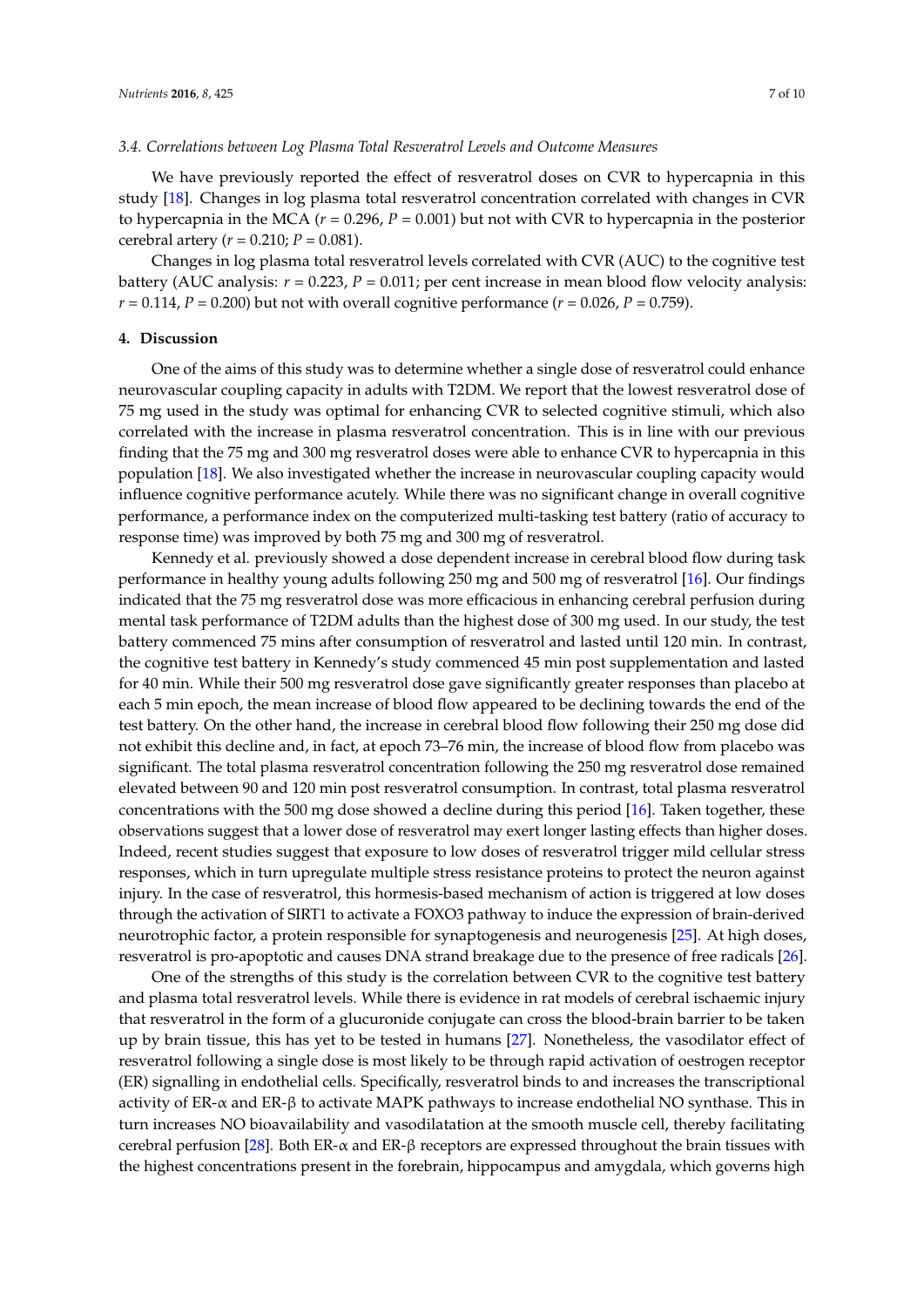level cognition, learning, memory and mood, respectively [\[29\]](#page-9-15). Therefore, binding of resveratrol to ER in the brain may be a plausible means of augmenting neurovascular coupling seen in this study.

Both our study and that of Kennedy et al. [\[16\]](#page-9-2) saw no significant change in cognitive performance following acute resveratrol consumption. While acute enhancement of cognitive performance in a healthy young adult population was not anticipated, the T2DM adults in our study showed marginal improvements in the tapping and oral SS3 task and a better performance index with the computerized multi-tasking test battery following 75 mg and 300 mg of resveratrol. This acute observation of a potential benefit warrants future evaluation in a chronic supplementation trial that utilises complex cognitive tasks, similar to the dual tasks and multi-tasking test battery used in this study. It is likely that the increased cerebral perfusion following resveratrol consumption contributed to this cognitive benefit. However, plasma resveratrol concentrations did not correlate with overall cognitive performances in this study. Intrinsic factors such as mood and level of motivation may have influenced individual task performance at each visit regardless of the effect of resveratrol treatment on cerebral perfusion. Moreover, only three cognitive tests were administered assessing limited cognitive domains and were therefore not representative of global cognitive function. The chronic evaluation of resveratrol in T2DM now warrants further investigation. We anticipate that regular consumption of resveratrol with 75 mg of resveratrol will not only enhance cerebrovascular function through both genomic (viz. SIRT1) and non-genomic pathways (i.e., ER signalling), which will in turn improve cognitive function, but will also counteract insulin resistance in T2DM, as previously discussed in our first report of this study [\[18\]](#page-9-3).

### **5. Conclusions**

Acute consumption of a single 75 mg dose of resveratrol by adults with T2DM was optimal for enhancing their CVR to selected cognitive stimuli, which also correlated with resultant increases in their plasma resveratrol concentration. Although acute treatment was not expected to enhance performance in the dual and multi-tasking test battery, we observed an improvement of performance index in the computerised multi-tasking test battery following both 75 mg and 300 mg of resveratrol. This study indicates the suitability of a low dose of resveratrol for evaluating chronic effects on cerebrovascular function and cognitive function in this population.

**Acknowledgments:** This study was supported by a National Health and Medical Research Council of Australia Dementia Collaborative Research Centres Early Diagnosis and Prevention Grant to the Australian National University and by funds from DSM Nutritional Products Ltd. Active and placebo capsules were also supplied by DSM Nutritional Products Ltd. who had no role in the study design, data collection, data analysis or data interpretation except where mentioned below. The authors thank Natasha Baker, Hamish Evans, Melissa Fry and Rhenan Nealon for their assistance with the study and Stephane Etheve and Elodie Chenal for analysing resveratrol.

**Author Contributions:** RHXW and PRCH conceived the study protocol and had equal contributions in the data interpretation and drafting and finalizing of the manuscript. RHXW recruited the participants, and collected and analyzed the data with the help of the team members listed in the acknowledgements. DR evaluated the plasma resveratrol concentrations and reviewed the manuscript.

**Conflicts of Interest:** Daniel Raederstorff is an employee at DSM Nutritional Products Ltd.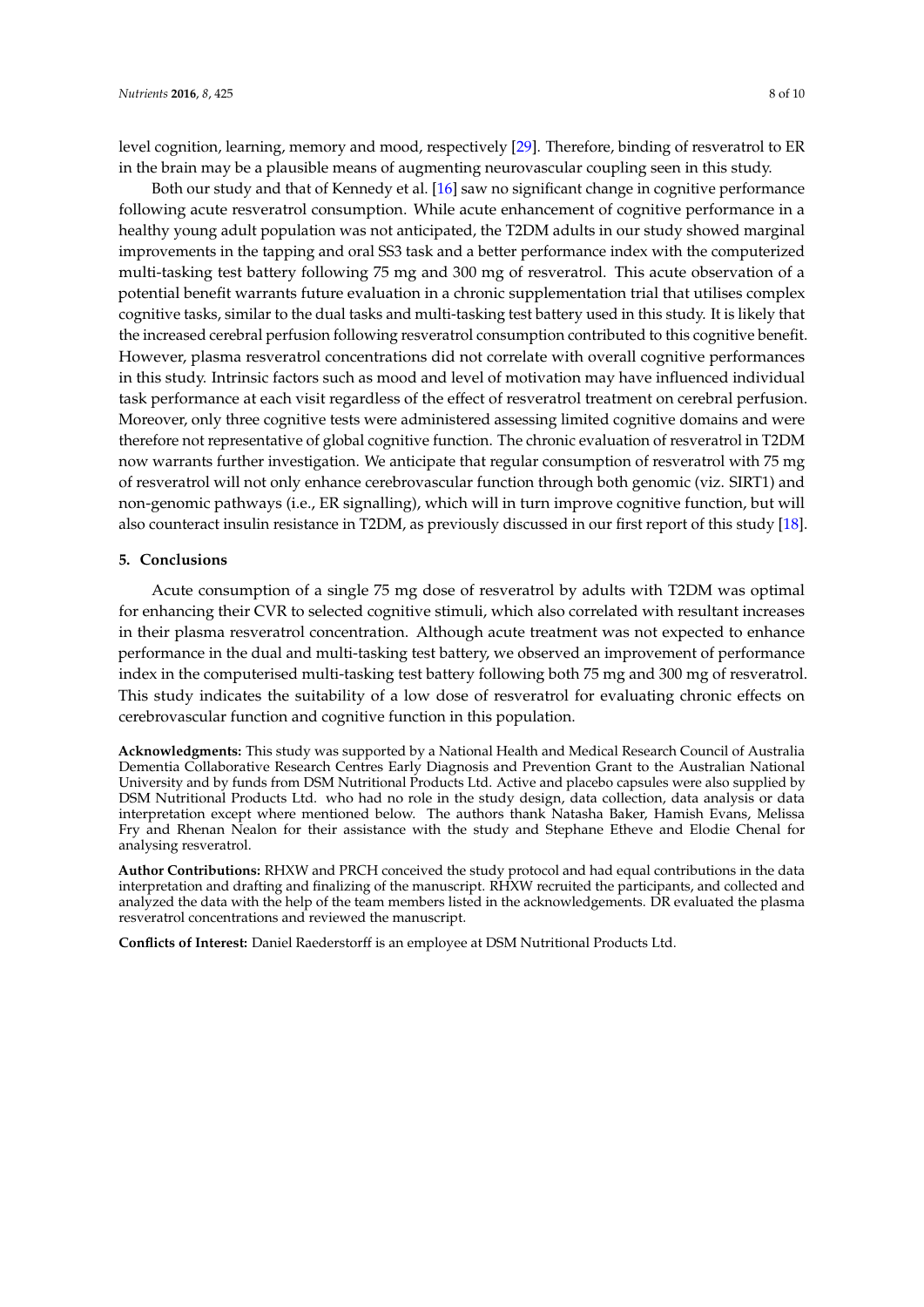### **Abbreviations**

The following abbreviations are used in this manuscript:

| 3MS               | Modified Mini Mental State Examination |
|-------------------|----------------------------------------|
| AGEs              | Advanced glycation end products        |
| <b>AUC</b>        | Area under the curve                   |
| <b>BMI</b>        | Body mass index                        |
| BP                | Blood pressure                         |
| <b>CVR</b>        | Cerebrovascular responsiveness         |
| <b>ER</b>         | Estrogen receptors                     |
| <b>FMD</b>        | Flow-mediated dilatation               |
| GI                | Glycemic index                         |
| <b>MCA</b>        | Middle cerebral artery                 |
| NO                | Nitric oxide                           |
| SS <sub>3</sub>   | Serial Subtraction 3                   |
| T <sub>2</sub> DM | Type 2 diabetes mellitus               |
| TCD               | <b>Transcranial Doppler</b>            |
| TMT               | Trail Making Task                      |
|                   |                                        |

### **References**

- <span id="page-8-0"></span>1. Goldin, A.; Beckman, J.A.; Schmidt, A.M.; Creager, M.A. Advanced glycation end products: Sparking the development of diabetic vascular injury. *Circulation* **2006**, *114*, 597–605. [\[CrossRef\]](http://dx.doi.org/10.1161/CIRCULATIONAHA.106.621854) [\[PubMed\]](http://www.ncbi.nlm.nih.gov/pubmed/16894049)
- <span id="page-8-1"></span>2. Silvestrini, M.; Pasqualetti, P.; Baruffaldi, R.; Bartolini, M.; Handouk, Y.; Matteis, M.; Moffa, F.; Provinciali, L.; Vernieri, F. Cerebrovascular reactivity and cognitive decline in patients with alzheimer disease. *Stroke* **2006**, *37*, 1010–1015. [\[CrossRef\]](http://dx.doi.org/10.1161/01.STR.0000206439.62025.97) [\[PubMed\]](http://www.ncbi.nlm.nih.gov/pubmed/16497984)
- <span id="page-8-2"></span>3. Dormanns, K.; Brown, R.G.; David, T. The role of nitric oxide in neurovascular coupling. *J. Theor. Biol.* **2016**, *394*, 1–17. [\[CrossRef\]](http://dx.doi.org/10.1016/j.jtbi.2016.01.009) [\[PubMed\]](http://www.ncbi.nlm.nih.gov/pubmed/26796228)
- <span id="page-8-3"></span>4. Mogi, M.; Horiuchi, M. Neurovascular coupling in cognitive impairment associated with diabetes mellitus. *Circ. J.* **2011**, *75*, 1042–1048. [\[CrossRef\]](http://dx.doi.org/10.1253/circj.CJ-11-0121) [\[PubMed\]](http://www.ncbi.nlm.nih.gov/pubmed/21441696)
- <span id="page-8-4"></span>5. Zhou, H.; Zhang, X.; Lu, J. Progress on diabetic cerebrovascular diseases. *Bosn. J. Basic Med. Sci.* **2014**, *14*, 185–190. [\[CrossRef\]](http://dx.doi.org/10.17305/bjbms.2014.4.203) [\[PubMed\]](http://www.ncbi.nlm.nih.gov/pubmed/25428668)
- <span id="page-8-5"></span>6. Park, J.S.; Cho, M.H.; Lee, K.Y.; Kim, C.S.; Kim, H.J.; Nam, J.S.; Ahn, C.W.; Cha, B.S.; Lee, E.J.; Lim, S.K.; et al. Cerebral arterial pulsatility and insulin resistance in type 2 diabetic patients. *Diabetes Res. Clin. Pract.* **2008**, *79*, 237–242. [\[CrossRef\]](http://dx.doi.org/10.1016/j.diabres.2007.08.029) [\[PubMed\]](http://www.ncbi.nlm.nih.gov/pubmed/17933415)
- <span id="page-8-6"></span>7. Last, D.; Alsop, D.C.; Abduljalil, A.M.; Marquis, R.P.; de Bazelaire, C.; Hu, K.; Cavallerano, J.; Novak, V. Global and regional effects of type 2 diabetes on brain tissue volumes and cerebral vasoreactivity. *Diabetes Care* **2007**, *30*, 1193–1199. [\[CrossRef\]](http://dx.doi.org/10.2337/dc06-2052) [\[PubMed\]](http://www.ncbi.nlm.nih.gov/pubmed/17290035)
- <span id="page-8-7"></span>8. Wong, R.H.X.; Jnasen, L.; Nealon, R.; Garg, M.; Howe, P.R.C. Abstracts from the 36th annual scientific meeting of the hbprca: A pilot investigation of cerebrovascular responsiveness to a neuropsychological test battery in adults with type 2 diabetes mellitus. *Hypertension* **2015**, *65*, e25–e44.
- <span id="page-8-8"></span>9. Reinhard, M.; Schwarzer, G.; Briel, M.; Altamura, C.; Palazzo, P.; King, A.; Bornstein, N.M.; Petersen, N.; Motschall, E.; Hetzel, A.; et al. Cerebrovascular reactivity predicts stroke in high-grade carotid artery disease. *Neurology* **2014**, *83*, 1424–1431. [\[CrossRef\]](http://dx.doi.org/10.1212/WNL.0000000000000888) [\[PubMed\]](http://www.ncbi.nlm.nih.gov/pubmed/25217057)
- <span id="page-8-9"></span>10. Wong, R.H.; Scholey, A.; Howe, P.R. Assessing premorbid cognitive ability in adults with type 2 diabetes mellitus-a review with implications for future intervention studies. *Curr. Diabetes Rep.* **2014**, *14*, 547. [\[CrossRef\]](http://dx.doi.org/10.1007/s11892-014-0547-4) [\[PubMed\]](http://www.ncbi.nlm.nih.gov/pubmed/25273482)
- <span id="page-8-10"></span>11. Duarte, J.V.; Pereira, J.M.; Quendera, B.; Raimundo, M.; Moreno, C.; Gomes, L.; Carrilho, F.; Castelo-Branco, M. Early disrupted neurovascular coupling and changed event level hemodynamic response function in type 2 diabetes: An fmri study. *J. Cereb. Blood Flow Metab.* **2015**, *35*, 1671–1680. [\[CrossRef\]](http://dx.doi.org/10.1038/jcbfm.2015.106) [\[PubMed\]](http://www.ncbi.nlm.nih.gov/pubmed/26058698)
- <span id="page-8-11"></span>12. Yeung, S.E.; Fischer, A.L.; Dixon, R.A. Exploring effects of type 2 diabetes on cognitive functioning in older adults. *Neuropsychology* **2009**, *23*, 1–9. [\[CrossRef\]](http://dx.doi.org/10.1037/a0013849) [\[PubMed\]](http://www.ncbi.nlm.nih.gov/pubmed/19210028)
- <span id="page-8-12"></span>13. Mackie, M.A.; Van Dam, N.T.; Fan, J. Cognitive control and attentional functions. *Brain Cogn.* **2013**, *82*, 301–312. [\[CrossRef\]](http://dx.doi.org/10.1016/j.bandc.2013.05.004) [\[PubMed\]](http://www.ncbi.nlm.nih.gov/pubmed/23792472)